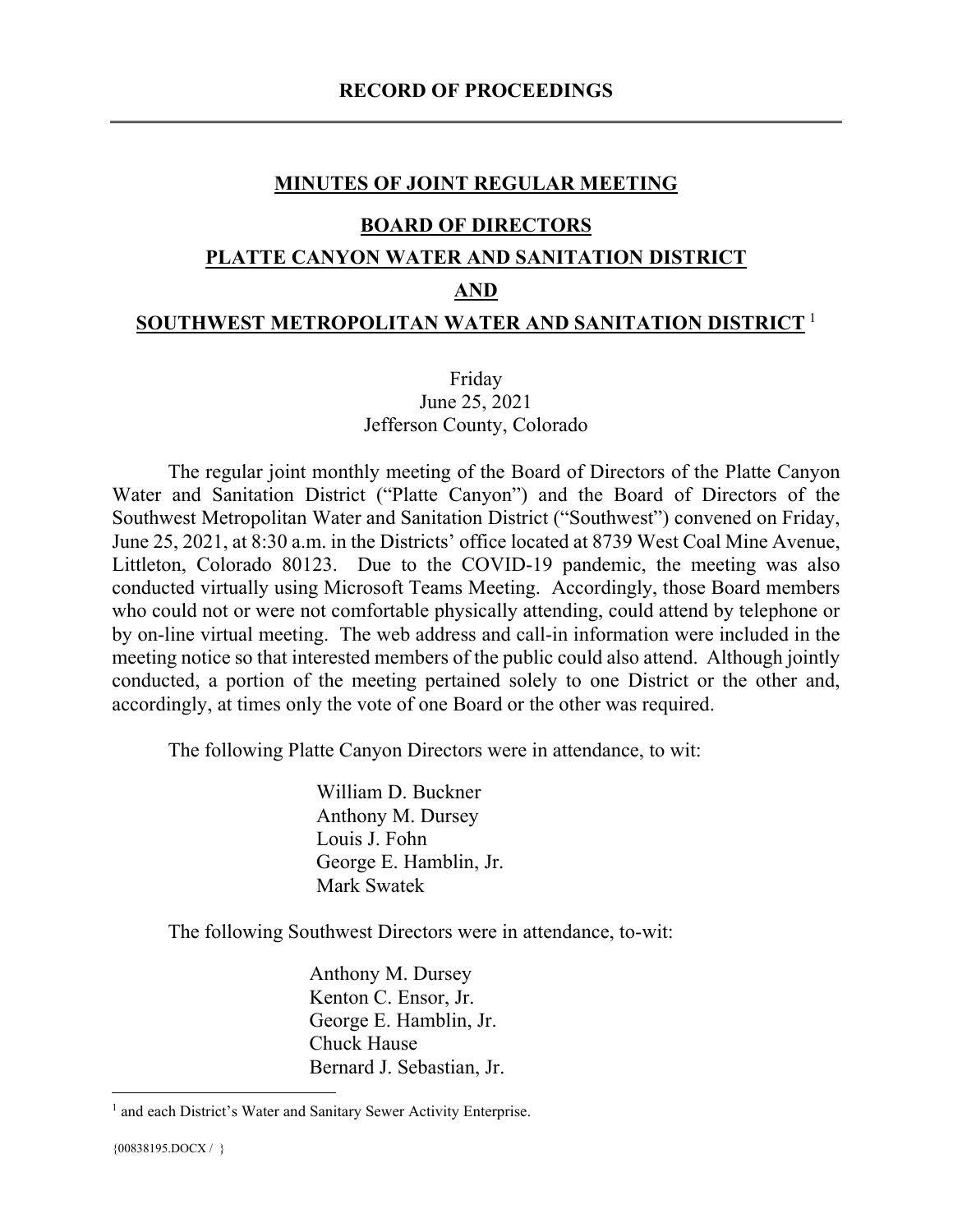The following Platte Canyon staff members were physically in attendance in the boardroom: Cynthia Lane, Manager; Alyssa Quinn, Assistant Manager; Vanessa Shipley, Financial Administrator; Scott Hand, Operations Supervisor; and Tony Cocozzella, Construction Program Manager. Bridget Butterfield, Communications and Administrative Services Coordinator attended the meeting virtually from her office.<sup>[2](#page-1-0)</sup>

Also, physically in attendance was Timothy J. Flynn, from Collins Cockrel & Cole, P.C., legal counsel for both Districts.

# **CALL TO ORDER**

The meeting was called to order by Platte Canyon President, George E. Hamblin, Jr., who presided as Chair.

# **APPROVAL OF PLATTE CANYON AGENDA**

Following a brief discussion, a motion was made by Platte Canyon Director Buckner and seconded by Platte Canyon Director Fohn to approve, as presented, the Platte Canyon agenda. The Chair called for a vote of the Platte Canyon Board, and the vote was as follows:

| William Buckner        | Aye |
|------------------------|-----|
| Anthony M. Dursey      | Aye |
| Louis J. Fohn          | Aye |
| George E. Hamblin, Jr. | Aye |
| Mark Swatek            | Aye |

# **PLATTE CANYON CONSENT AGENDA ITEMS**

Following a brief discussion, a motion was made by Platte Canyon Director Buckner and seconded by Platte Canyon Director Fohn to approve Platte Canyon Consent Agenda Items No. 1 and No. 2, as set forth below, by a single motion:

**1. Ratification of Interim Disbursements and Approval of Current Payables**. Platte Canyon payables and supplemental disbursements for the month of June 2021, in the aggregate amount of \$559,656.72 represented by Platte Canyon check nos. 33748 thru 33790, inclusive, together with various electronic fund payments for employee salaries, utility payments and other vendors authorized to receive electronic payments.

**2. Platte Canyon Investment/Deposit Transaction Report.** During the month of May 2021, Platte Canyon did not purchase any treasury notes or agency securities nor did any agency securities or treasury notes mature or redeem. Further, Platte Canyon

<span id="page-1-0"></span><sup>&</sup>lt;sup>2</sup> Southwest has no employees. The above-named personnel are Platte Canyon employees who, pursuant to contract with Platte Canyon, provide management, operation and maintenance services for Southwest.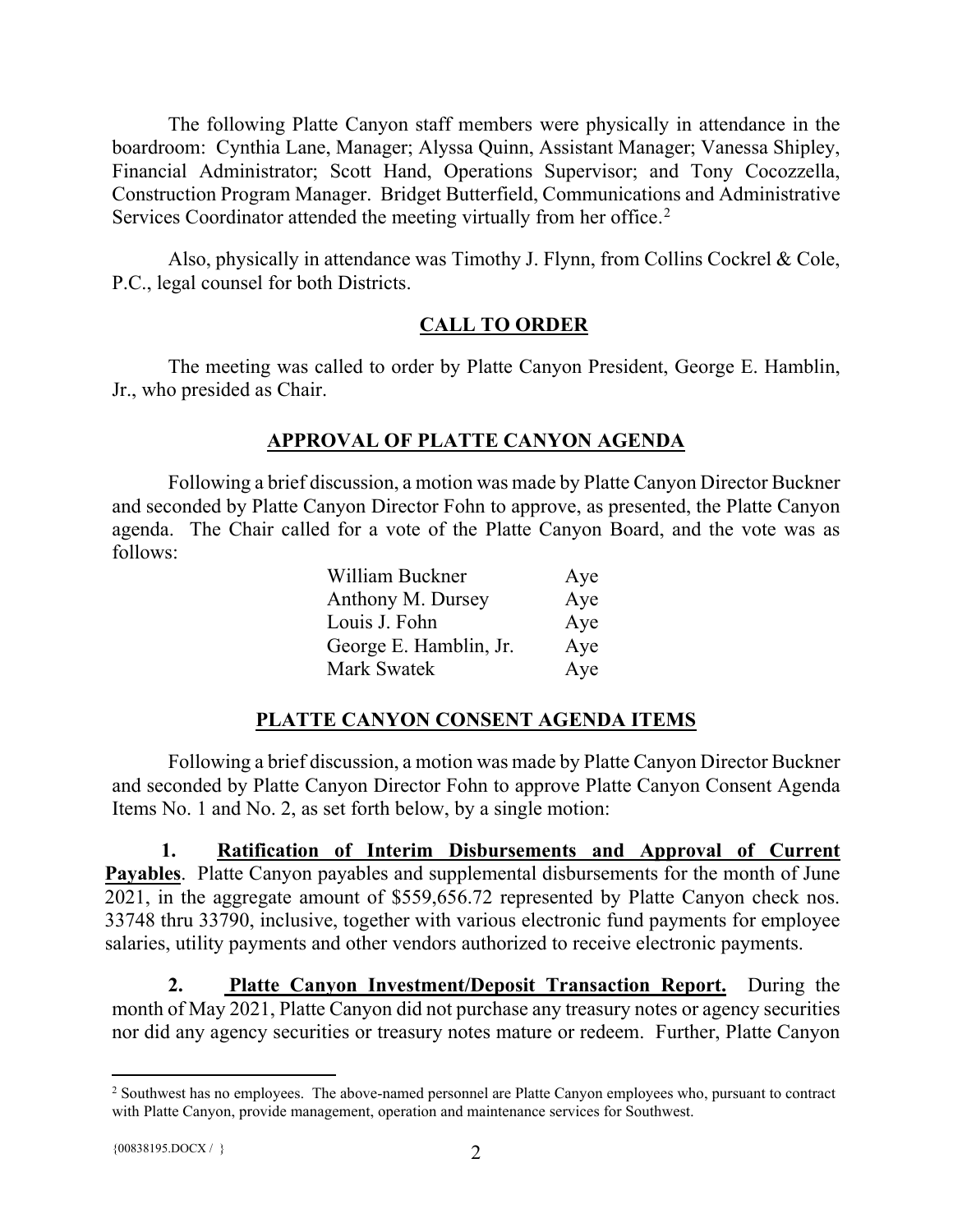did not roll-over or renew any certificates of deposit. With respect to the Consent Agenda Items, the Chair called for a vote of the Platte Canyon Board, and the vote was as follows:

| William Buckner        | Aye |
|------------------------|-----|
| Anthony M. Dursey      | Aye |
| Louis J. Fohn          | Aye |
| George E. Hamblin, Jr. | Aye |
| Mark Swatek            | Aye |

## **PLATTE CANYON ACTION ITEMS**

There were no action items to come before the Platte Canyon Board.

## **PLATTE CANYON INFORMATION/DISCUSSION ITEMS**

There were no information or discussion items to come before the Platte Canyon Board.

#### **PLATTE CANYON NEW BUSINESS**

There was no new business to come before the Platte Canyon Board.

# **JOINT PARTICIPATION PORTION OF THE MEETING**

George E. Hamblin, Jr. continued to act as Chair of the joint participation portion of the meeting.

#### **APPROVAL OF JOINT MEETING AGENDA**

A motion was made by Southwest Director Sebastian and seconded by Platte Canyon Director Buckner, to approve the joint meeting agenda as presented. The Chair called for a vote of the Platte Canyon Board, and the vote was as follows:

| William Buckner        | Aye |
|------------------------|-----|
| Anthony M. Dursey      | Aye |
| Louis J. Fohn          | Aye |
| George E. Hamblin, Jr. | Aye |
| <b>Mark Swatek</b>     | Aye |

The Chair then called for a vote of the Southwest Board, and the vote was as follows:

| Anthony M. Dursey         | Aye |
|---------------------------|-----|
| Kenton C. Ensor, Jr.      | Aye |
| George E. Hamblin, Jr.    | Aye |
| Chuck Hause               | Aye |
| Bernard J. Sebastian, Jr. | Aye |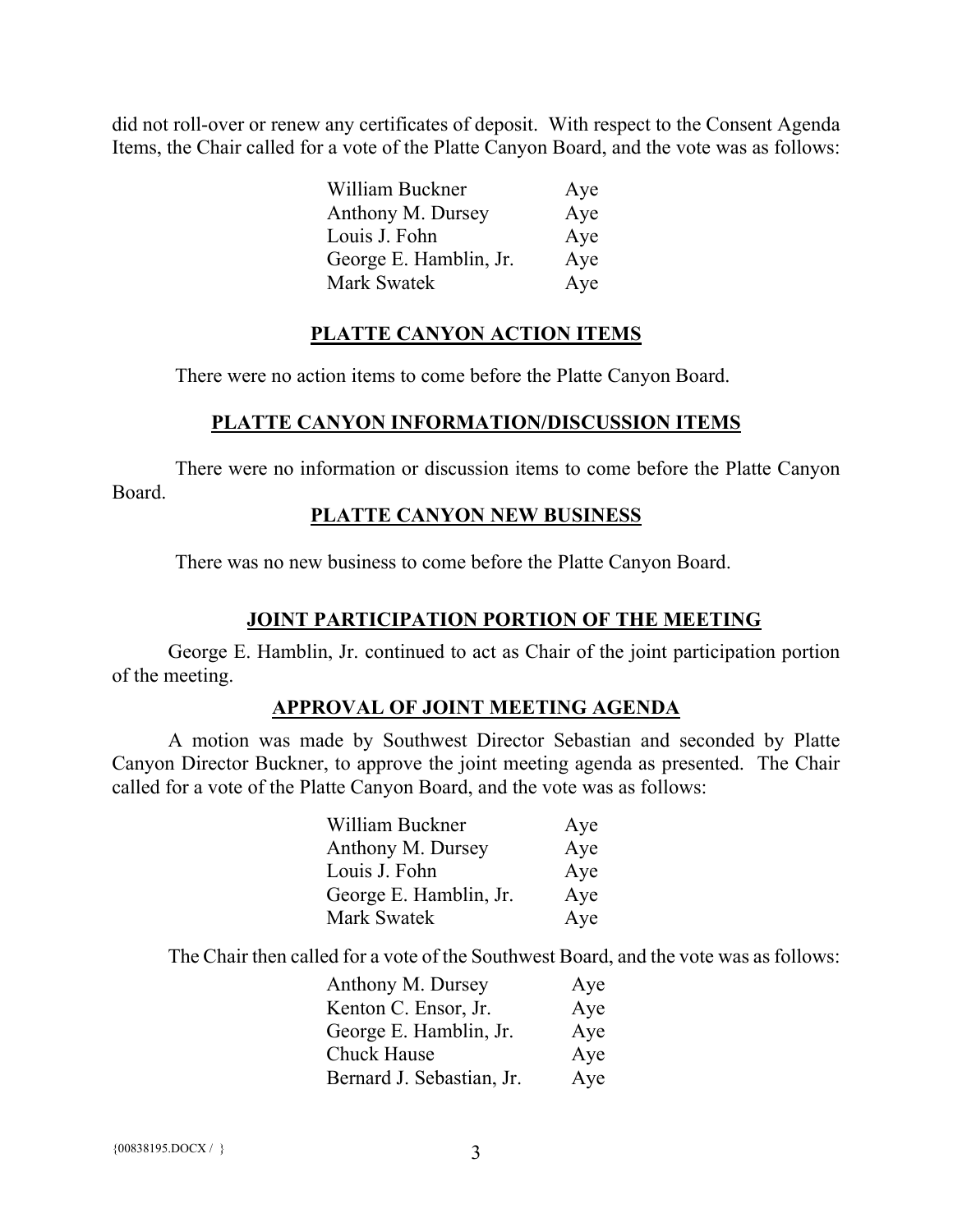## **JOINT MEETING CONSENT AGENDA ITEM**

**1. Approval of the Minutes of the Boards' May 28, 2021 Joint Regular Meeting.** Following a brief discussion, a motion was made by Southwest Director Hause and seconded by Southwest Director Sebastian to approve the minutes of the Boards' May 28, 2021 joint regular meeting, as presented. The Chair called for a vote of the Platte Canyon Board, and the vote was as follows:

| William Buckner        | Aye |
|------------------------|-----|
| Anthony M. Dursey      | Aye |
| Louis J. Fohn          | Aye |
| George E. Hamblin, Jr. | Aye |
| Mark Swatek            | Aye |

The Chair then called for a vote of the Southwest Board, and the vote was as follows:

| Anthony M. Dursey         | Aye |
|---------------------------|-----|
| Kenton C. Ensor, Jr.      | Aye |
| George E. Hamblin, Jr.    | Aye |
| <b>Chuck Hause</b>        | Aye |
| Bernard J. Sebastian, Jr. | Aye |

The approved minutes will be presented to the members of each Board for signature as soon as practical, as further evidence of ratification, confirmation and approval.

## **JOINT MEETING ACTION ITEMS**

There were no action items to come before the joint meeting of the Boards.

## **JOINT MEETING INFORMATION/DISCUSSION ITEMS**

## **1. Financial Matters**.

(a) **Platte Canyon Financial Statements**. The following unaudited Platte Canyon financial statements, prepared by Vanessa Shipley, for the five-month period ending May 31, 2021, were presented to the Boards:

(i) Statement of Net Assets, dated May 31, 2021, showing Platte Canyon's Assets, Liabilities, and Net Assets;

(ii) Statement of Revenue, Expenses and Changes in Net Assets for the five-month period ending May 31, 2021;

(iii) Schedule of Revenue and Expenditures – Budget & Actual CM/YTD Actuals Compared to Annual Budget for the five-month period ending May 31, 2021; and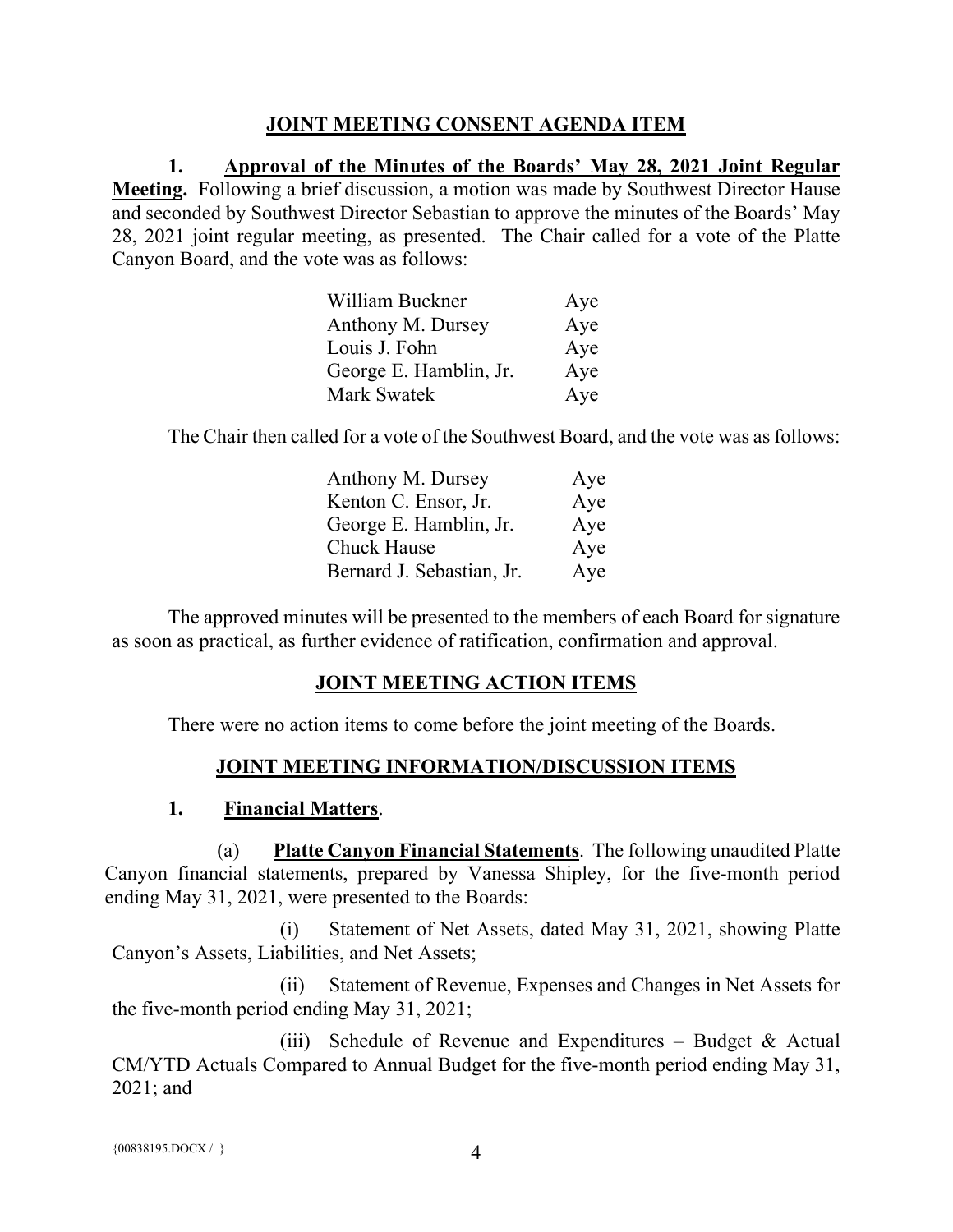(iv) Schedule of Revenue and Expenditures – Budget & Actual CM/YTD Actuals Compared to CM/YTD Budget for the five-month period ending May 31, 2021.

Following Vanessa Shipley's review of the Platte Canyon financial statements, a motion was made by Platte Canyon Director Buckner and seconded by Platte Canyon Director Fohn to accept the Platte Canyon financial statements, as presented. The Chair called for a vote of the Platte Canyon Board, and the vote was as follows:

| William Buckner        | Aye |
|------------------------|-----|
| Anthony M. Dursey      | Aye |
| Louis J. Fohn          | Aye |
| George E. Hamblin, Jr. | Aye |
| Mark Swatek            | Aye |

(b) **Southwest Financial Statements**. The following unaudited Southwest financial statements, prepared by Vanessa Shipley for the five-month period ending May 31, 2021, were presented to the Boards:

(i) Statement of Net Assets, dated May 31, 2021, showing Southwest's Assets, Liabilities, and Net Assets;

(ii) Statement of Revenue, Expenses and Changes in Net Assets for the five-month period ending May 31, 2021;

(iii) Schedule of Revenue and Expenditures – Budget & Actual CM/YTD Actuals Compared to Annual Budget for the five-month period ending May 31, 2021; and

(iv) Schedule of Revenue and Expenditures – Budget & Actual CM/YTD Actuals Compared to CM/YTD Budget for the five-month period ending May 31, 2021.

Following review of Vanessa Shipley's review of the Southwest financial statements, a motion was made by Southwest Director Sebastian and seconded by Southwest Director Hause to accept the Southwest financial statements, as presented. The Chair called for a vote of the Southwest Board, and the vote was as follows:

| Anthony M. Dursey         | Aye |
|---------------------------|-----|
| Kenton C. Ensor, Jr.      | Aye |
| George E. Hamblin, Jr.    | Aye |
| Chuck Hause               | Aye |
| Bernard J. Sebastian, Jr. | Aye |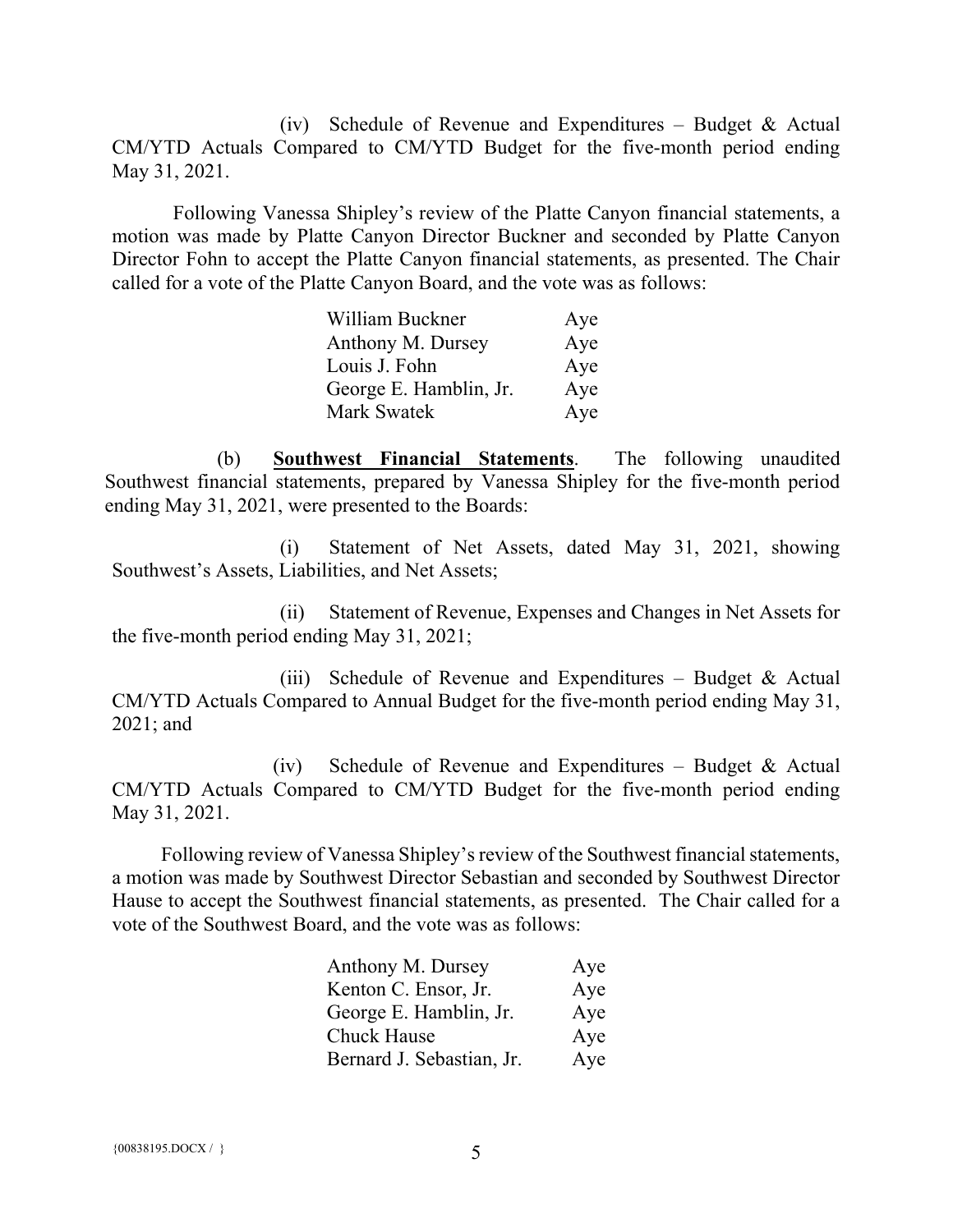(c) **Platte Canyon Investment/Deposit Report**. The Boards reviewed a list of Platte Canyon's investments in U.S. Government treasury notes, agency securities, certificates of deposit, and money market funds, together with a report showing the funds Platte Canyon has in approved state depositories and authorized Local Government Investment Pools. As of May 31, 2021, Platte Canyon's investments and deposits totaled \$9,875,417.60, itemized as follows:

| <b>Description</b>           | Amount         | <b>Percentage</b> |
|------------------------------|----------------|-------------------|
| Checking                     | \$291,926.35   | 2.96%             |
| Certificates of Deposit      | \$744,000.00   | 7.53%             |
| ColoTrust-Prime              | \$0.00         | $0.00\%$          |
| ColoTrust-Plus               | \$1,110,710.93 | 11.25%            |
| ColoTrust-Trust Account      | \$1,773,910.55 | 17.96%            |
| CSAFE-Core                   | \$3,452,716.62 | 34.96%            |
| <b>Treasury Bills</b>        | \$0.00         | $0.00\%$          |
| <b>Treasury Notes</b>        | \$1,002,153.15 | 10.15%            |
| U.S. Government Agencies and |                |                   |
| Instrumentalities            | \$1,500,000.00 | 15.19%            |
| <b>TOTAL</b>                 | \$9,875,417.60 | 100.00%           |

The average yield on Platte Canyon's investments for the month of May 2021, as calculated by staff, was 0.4770% per annum.

Following a brief discussion, a motion was made by Platte Canyon Director Buckner and seconded by Platte Canyon Director Fohn to accept the Platte Canyon Investment/Deposit Report, as presented. The Chair called for a vote of the Platte Canyon Board, and the vote was as follows:

| William Buckner        | Aye |
|------------------------|-----|
| Anthony M. Dursey      | Aye |
| Louis J. Fohn          | Aye |
| George E. Hamblin, Jr. | Aye |
| Mark Swatek            | Aye |

(d) **Southwest Investment/Deposit Report**. The Boards reviewed a list of Southwest's investments in U.S. Government treasury notes, agency securities, certificates of deposit, and money market funds, together with a report showing the funds Southwest has in approved state depositories and authorized Local Government Investment Pools. As of May 31. 2021, Southwest's investments and deposits totaled \$24,330,022.54, itemized as follows: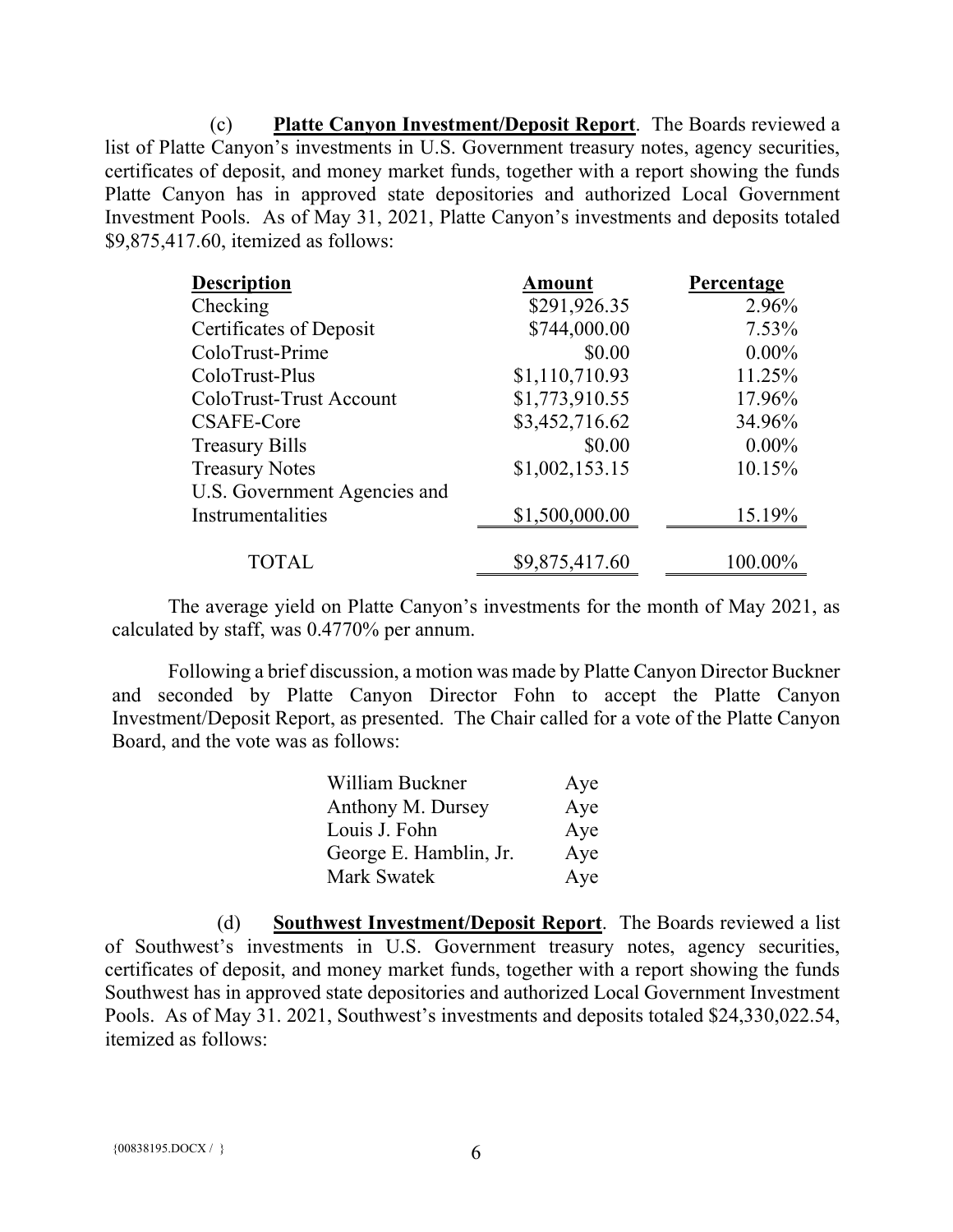| <b>Description</b>           | <b>Amount</b>   | Percentage |
|------------------------------|-----------------|------------|
| Checking                     | \$19,920.25     | 0.08%      |
| Certificates of Deposit      | \$494,000.00    | 2.03%      |
| ColoTrust-Prime              | \$0.00          | $0.00\%$   |
| ColoTrust-Plus               | \$5,304,604.93  | 21.80%     |
| ColoTrust-Trust Account      | \$4,554,130.27  | 18.72%     |
| CSAFE-Core                   | \$8,955,213.94  | 36.81%     |
| <b>Treasury Bills</b>        | \$0.00          | $0.00\%$   |
| <b>Treasury Notes</b>        | \$1,002,153.15  | 4.12%      |
| U.S. Government Agencies and |                 |            |
| Instrumentalities            | \$4,000,000.00  | 16.44%     |
| <b>TOTAL</b>                 | \$24,330,022.54 | 100.00%    |

The average yield on Southwest's investments for the month of May 2021, as calculated by staff, was 0.3609% per annum.

Following a brief discussion, a motion was made by Southwest Director Sebastian and seconded by Southwest Director Hause to accept the Southwest Investment/Deposit Report, as presented. The Chair called for a vote of the Southwest Board, and the vote was as follows:

| Anthony M. Dursey         | Aye |
|---------------------------|-----|
| Kenton C. Ensor, Jr.      | Aye |
| George E. Hamblin, Jr.    | Aye |
| <b>Chuck Hause</b>        | Aye |
| Bernard J. Sebastian, Jr. | Aye |

**2. Management Report**. The manager reviewed, as more particularly set forth below, the written management report dated June 2021. A copy of the management report was previously provided to each member of both Boards.

(a) **New Assistant Manager.** Cynthia Lane, Platte Canyon's new manager announced that Alyssa Quinn has been hired as the new assistant manager for Platte Canyon. She noted that the Board and staff are very familiar with Alyssa, as she has worked for both Platte Canyon and Southwest for over twenty (20) years. Cynthia Lane noted that it was an extremely competitive process with candidates from the Division of Local Government, other local governments, other special districts, and the private sector applying. Each of the candidates brought a unique skill set to the position, but Alyssa was the only one with everything needed to successfully function as the assistant manager. Everyone welcomed Alyssa to her new position, and expressed their support and appreciation for her new role in serving both Platte Canyon and Southwest.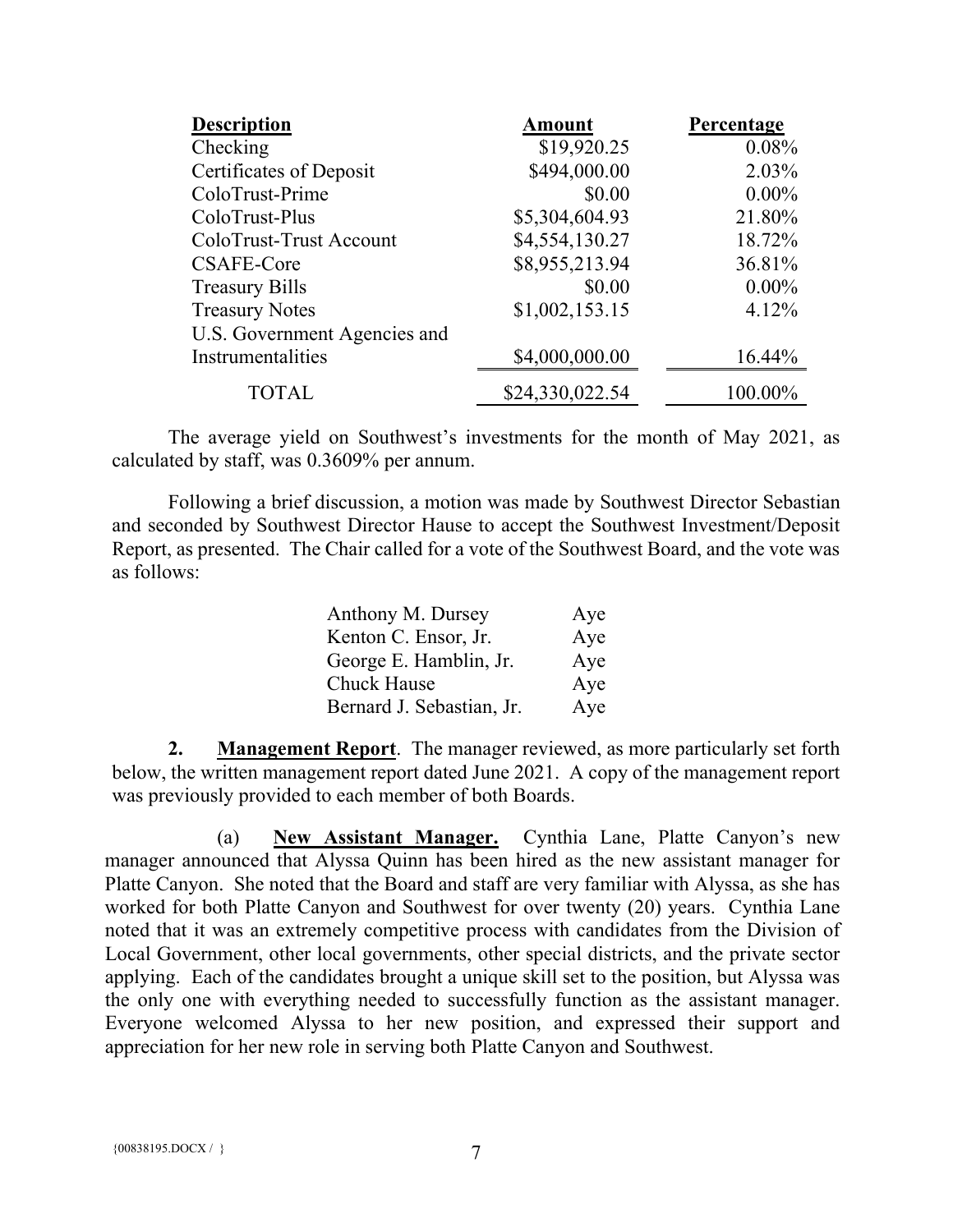(b) **Construction Projects.** There was a brief discussion concerning Platte Canyon and Southwest's utilization of their respective websites and other social media platforms to inform their residents of ongoing and future construction projects. Cynthia Lane noted that Bridget Butterfield has worked well with all of the various platforms and has been very proactive in getting the Districts' message out over Facebook, the website, and even Next Door.

(c) **Property Tax Classification and Assessment Rates.** The manager briefly updated the Boards as to the impacts on Platte Canyon and Southwest of S.B.21- 293, which was recently passed by both Houses of the Colorado Legislature and signed by the Governor. This Bill will reduce the tax assessment rates for real property including multi-family, residential, agricultural, and non-residential property. The reduction rate for residential property will decrease from the current 7.196% down to as low as 6.80%. Certain non-residential commercial property assessment rate will also be reduced to 21.40%. It was noted that the impact will not be for tax year 2022, but 2023, and that the impact will be reduced to the extent that property values are assessed at higher rates for that year.

**3. Operations and Maintenance Summary Report**. Scott Hand reviewed the Operations and Maintenance Summary Report dated May 2021. During the reporting period, neither Platte Canyon nor Southwest had any sanitary sewer service or water service interruptions.

In May, one (1) remedial repair was completed by C&L Water Solutions. C&L removed a broken sixteen-inch (16") butterfly valve on South Wadsworth Blvd and West Park Hill Avenue. The removed valve was replaced with a twelve-inch (12") gate valve that does not require a vault, and accordingly the cost of the remedial repair was less than if the sixteen-inch (16") butterfly valve was installed.

During May, David Williams and Ben Dorak attended virtual classes for Operator Certification and NASSCO Assessment, the latter being necessary to permit them to utilize some of the chemicals that both Districts use in treating roots in their sanitary sewer collection systems.

Insofar as capital equipment purchases are concerned, Scott Hand noted that the new vehicle for the manager was received. Funds for this purchase were included as part of the 2021 budget.

**4. Capital Projects Report**. Tony Cocozzella reviewed the Capital Projects Report for Platte Canyon and Southwest. As part of his report, Mr. Cocozzella updated the Boards as to the status of all ongoing Platte Canyon and Southwest projects, including developer and District-specific projects. He also updated the Boards as to the status of the Valley Sanitation District Sewer Interceptor Project, which is nearing completion. Platte Canyon and Southwest projects that are in the design phase were also included as his report.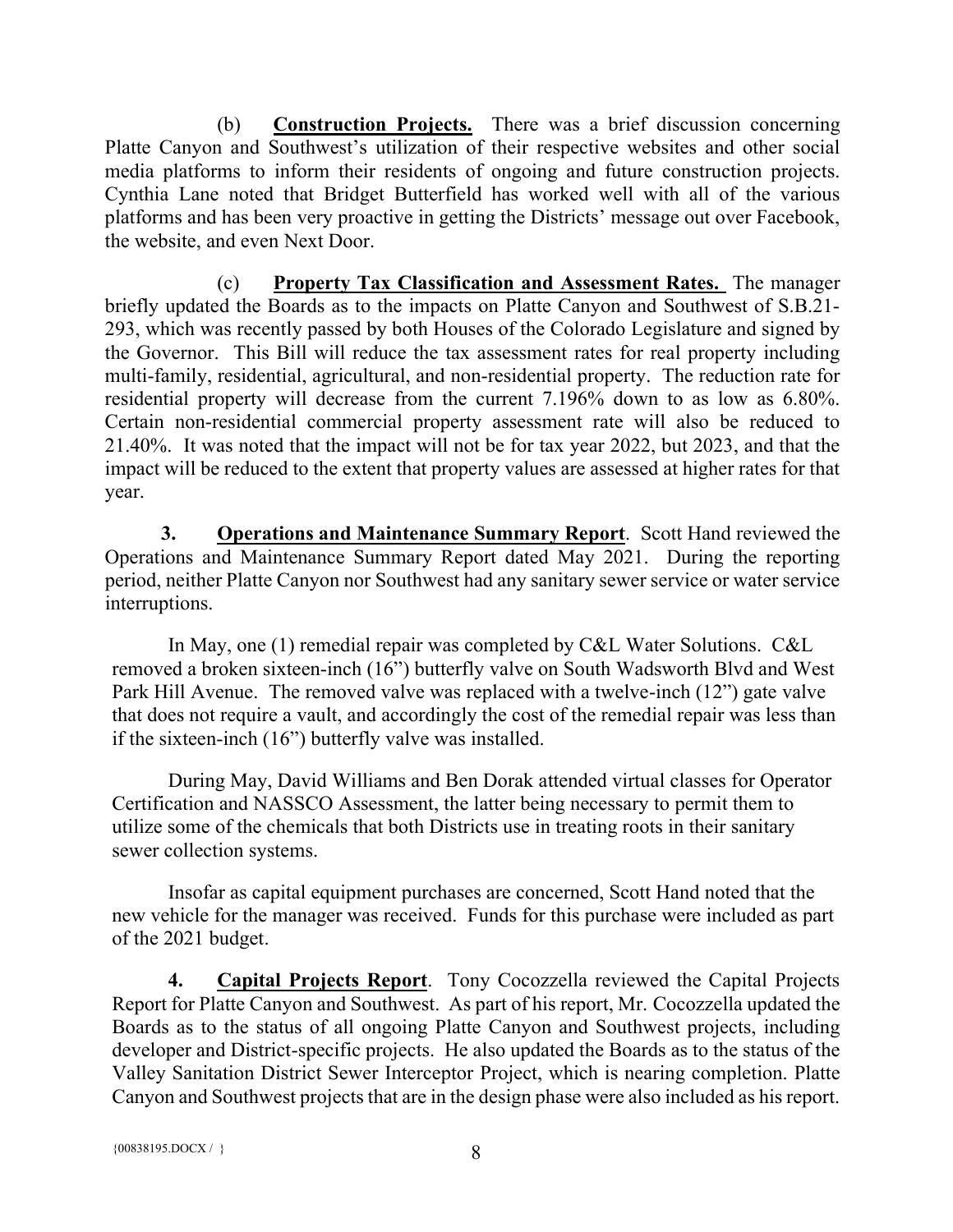**5. ColoTrust EDGE Fund**. The manager reported that in July, a representative from ColoTrust will be in attendance to explain the features and advantages of a new local government investment pool, known as EDGE. The EDGE fund allows districts to earn a slightly higher rate of return on invested funds, because those funds are invested for a longer period of time. As a result, money invested in an EDGE fund will require at least a five day (5) written notice before a withdrawal can be made. The Boards will look forward to hearing the presentation scheduled for the July meeting.

**6. Consulting Services Agreement with Patrick J. Fitzgerald**. There was a brief discussion regarding the need, if any, to go into Executive Session to discuss a proposed Consulting Services Agreement between Platte Canyon and former manager, Patrick J. Fitzgerald. The Boards decided that an Executive Session was not necessary.

Following a brief discussion, concerning the terms and provisions of the Consulting Agreement, a motion was made by Platte Canyon Director Fohn, and seconded by Platte Canyon Director Buckner to approve the Agreement, and authorize its execution by appropriate representatives of Platte Canyon. The Chair called vote of the Platte Canyon Board, and the vote was as follows:

| William Buckner        | Aye |
|------------------------|-----|
| Anthony M. Dursey      | Aye |
| Louis J. Fohn          | Aye |
| George E. Hamblin, Jr. | Aye |
| <b>Mark Swatek</b>     | Aye |

The Southwest Board unanimously concurred in the Platte Canyon action.

## **NEW BUSINESS**

There was no new business to come before the joint participation portion of the meeting.

## **SOUTHWEST PORTION OF THE JOINT MEETING CALL TO ORDER**

The Southwest portion of the joint meeting was called to order by Southwest President Anthony M. Dursey, who presided as Chair.

# **APPROVAL OF SOUTHWEST AGENDA**

Following a brief discussion, a motion was made by Southwest Director Sebastian seconded by Southwest Director Hause to approve the Southwest agenda, as presented. The Chair called for a vote of the Southwest Board, and the vote was as follows: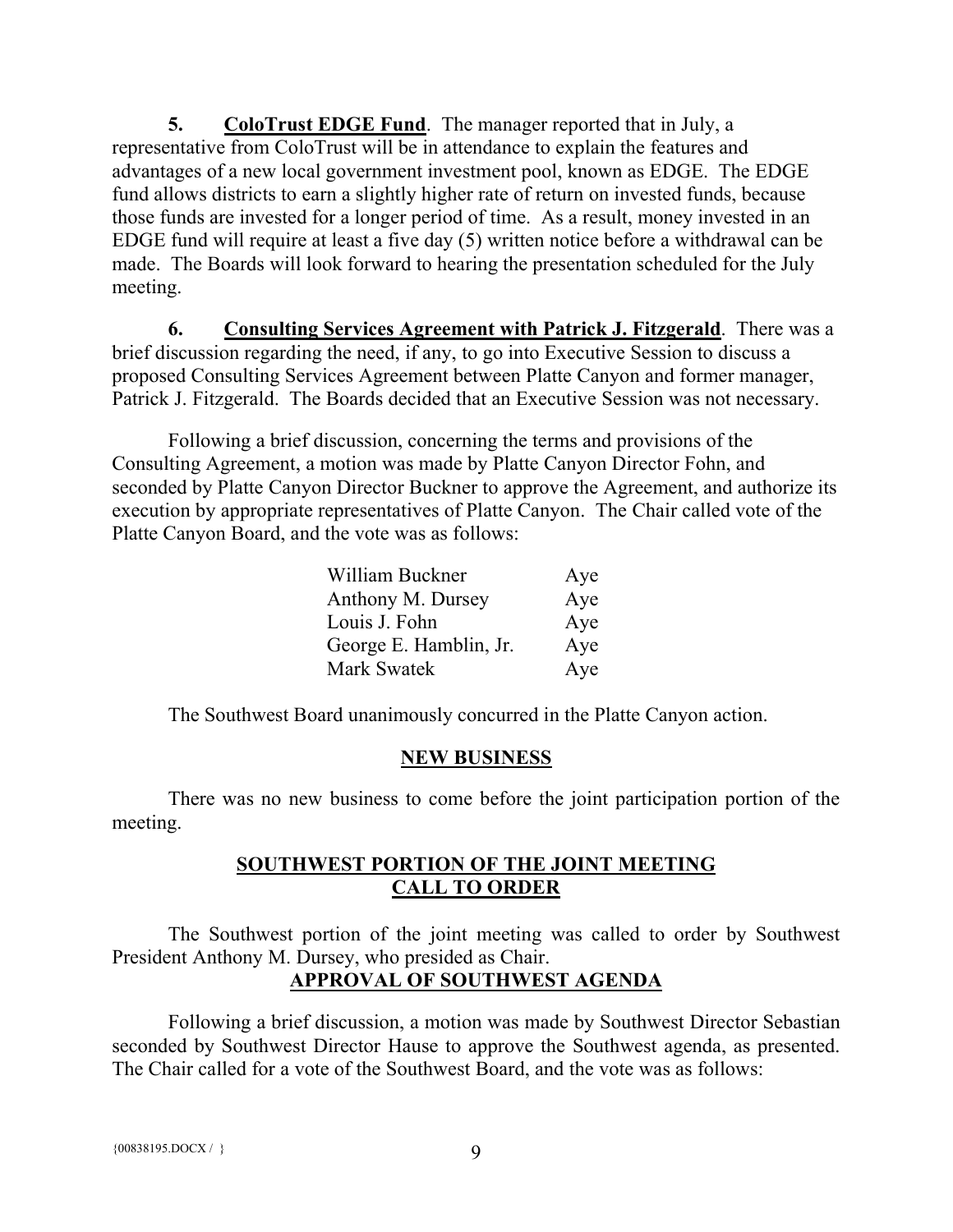| Anthony M. Dursey         | Aye |
|---------------------------|-----|
| Kenton C. Ensor, Jr.      | Aye |
| George E. Hamblin, Jr.    | Aye |
| <b>Chuck Hause</b>        | Aye |
| Bernard J. Sebastian, Jr. | Aye |

#### **SOUTHWEST CONSENT AGENDA ITEMS**

Following a brief discussion, a motion was made by Southwest Director Hamblin and seconded by Southwest Director Sebastian to approve Southwest consent Agenda Items No. 1 and No. 2, as set forth below, by single motion:

#### **7. Approval of Accounts Payable and Ratification of Interim**

**Disbursements**. The Southwest payables and supplemental payables for the month of June 2021, in the aggregate amount of \$249,268.96, represented by Southwest check nos. 20254 through 20278, inclusive, including any checks written by the manager pursuant to prior Board authorization for less than \$2,500, as well as various electronic fund payments for utilities and other authorized electronic fund payment vendors.

**8. Southwest Investment/Deposit Transaction Report.** During the month of May 2021, Southwest did not purchase any treasury notes or agency securities, further Southwest did not rollover or renew any certificates of deposit. With respect to Southwest Agenda Items No. 1 and No. 2, the Chair called for a vote of the Southwest Board, and the vote was as follows:

| Anthony M. Dursey         | Aye |
|---------------------------|-----|
| Kenton C. Ensor, Jr.      | Aye |
| George E. Hamblin, Jr.    | Aye |
| <b>Chuck Hause</b>        | Aye |
| Bernard J. Sebastian, Jr. | Aye |

#### **SOUTHWEST ACTION ITEMS**

There were no action items to come before the Southwest Board.

#### **SOUTHWEST INFORMATION/DISCUSSION ITEMS**

**1. Update on Dutch Creek Inceptor Damage.** Legal counsel advised the Boards that he has been unsuccessful in contacting Traveler's Insurance claims adjuster, Tiffany Kirk. He will follow up immediately after the meeting. Mr. Flynn is hopeful that Traveler's has decided to pay the claim submitted by both Southwest and Platte Canyon, as a result of damage to the Dutch Creek Inceptor caused by a public service company of Colorado boring contractor, Superior Underground.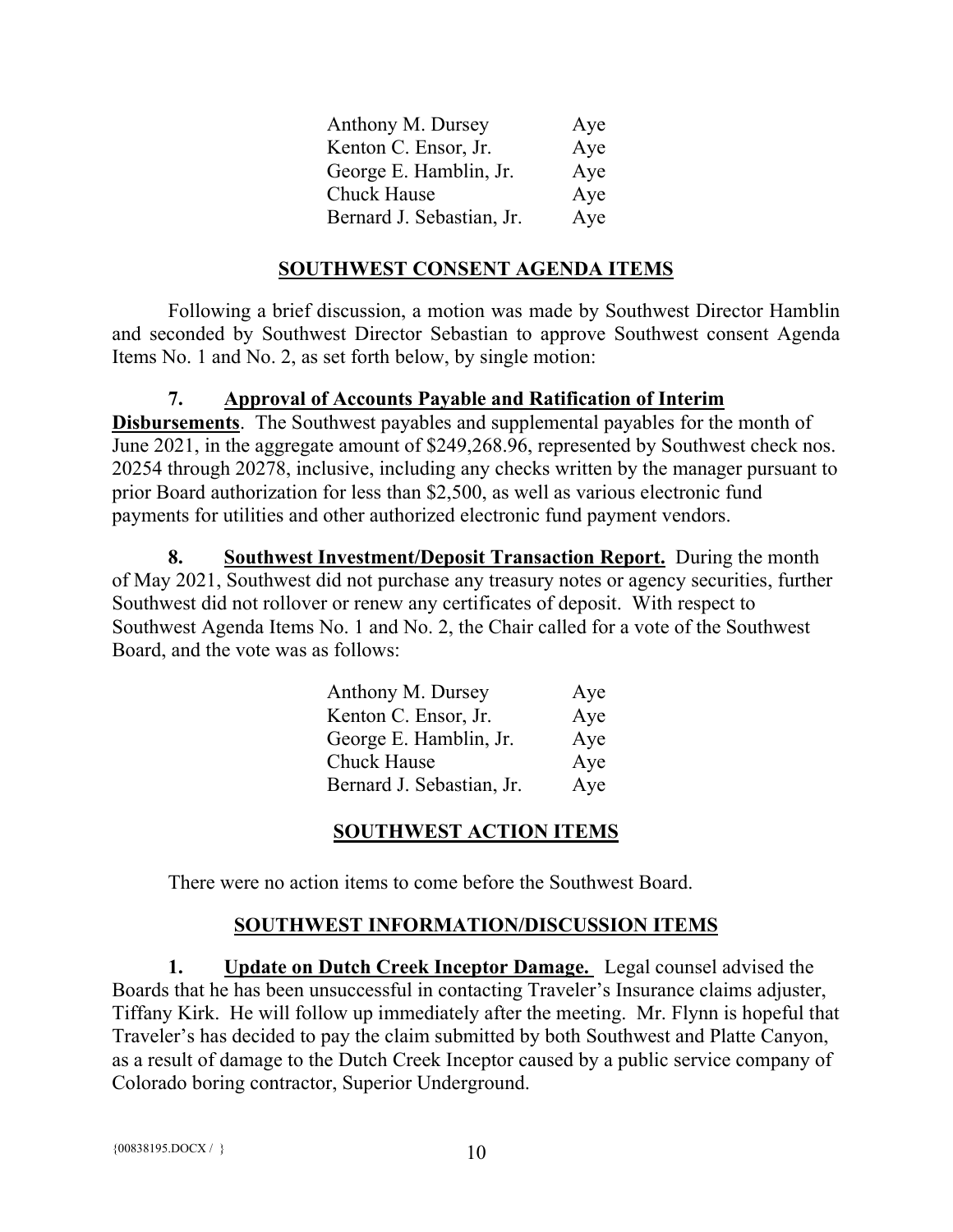#### **SOUTHWEST NEW BUSINESS**

There was no new business to come before the Southwest Board.

#### **ADJOURNMENT**

There being no further business to come before this joint regular meeting of the Platte Canyon and Southwest Boards, a motion to adjourn was made by Southwest Director Sebastian and seconded by Southwest Director Fohn. The Chair called for a vote of the Platte Canyon Board, and the vote was as follows:

| William Buckner        | Aye |
|------------------------|-----|
| Anthony M. Dursey      | Aye |
| Louis J. Fohn          | Aye |
| George E. Hamblin, Jr. | Aye |
| Mark Swatek            | Aye |

The Chair called for a vote of the Southwest Board, and the vote was as follows:

| Anthony M. Dursey         | Aye |
|---------------------------|-----|
| Kenton C. Ensor, Jr.      | Aye |
| George E. Hamblin, Jr.    | Aye |
| <b>Chuck Hause</b>        | Aye |
| Bernard J. Sebastian, Jr. | Aye |

Whereupon, this joint regular meeting of the Platte Canyon and Southwest Boards of Directors adjourned at approximately 9:30 a.m. The next regular joint meeting of the Boards will be held on Friday, July 23, 2021, at 8:30 a.m. in the District's office located at 8739 West Coal Mine Avenue, Littleton, Colorado 80123.

Respectfully submitted,

Timothy J. Flynn, Recording Secretary